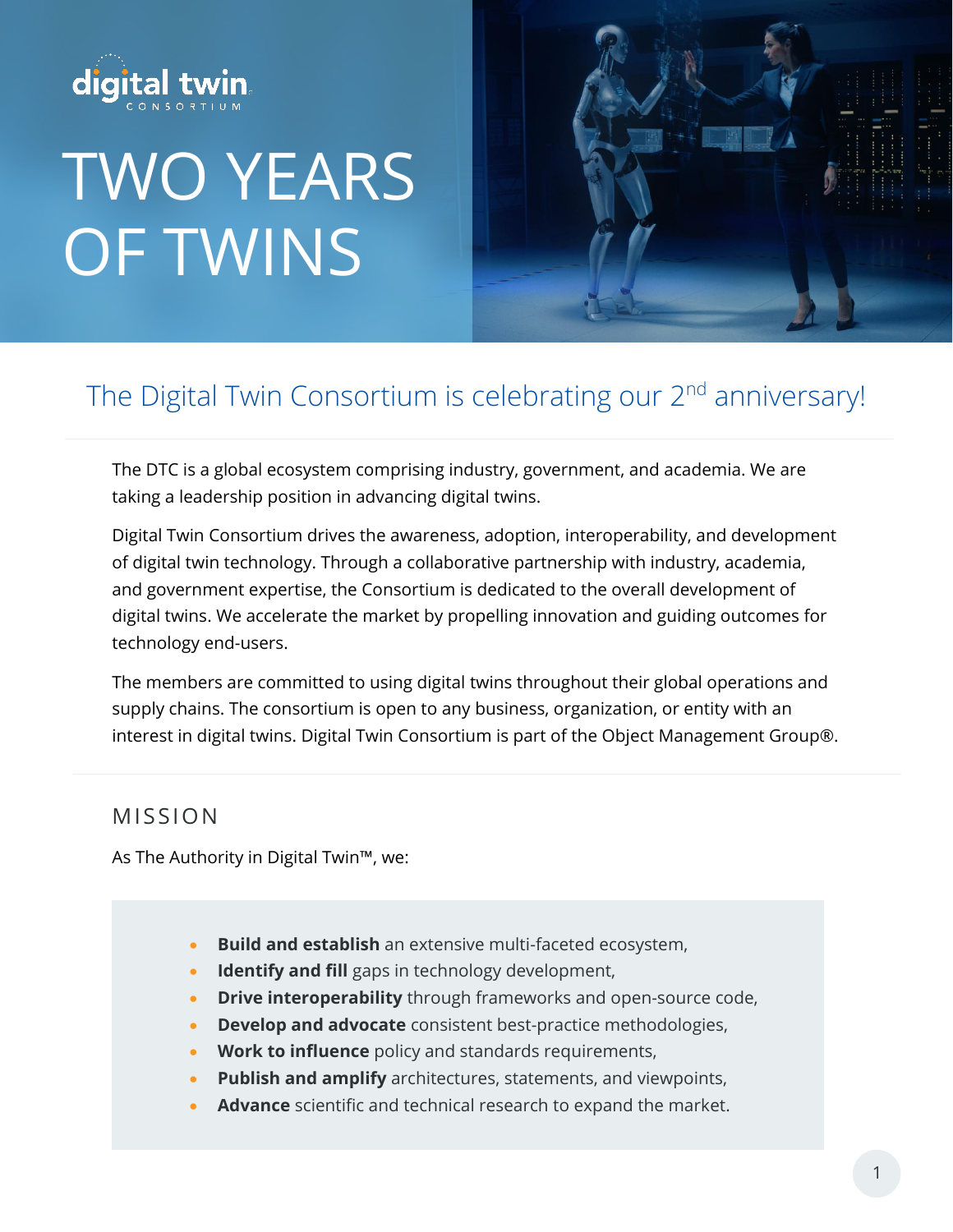## CROSS-INDUSTRY COLLABORATION

The Consortium helps enterprises maximize the positive impact of digital twin technology. Within the member ecosystem, we share the lessons learned and opportunities uncovered from the digital world and apply them to the physical world.

We liaise with global technology associations and standards bodies in industries that are early adopters of digital twins. These collaborations enable us to explore synergies in domain expertise, identify new use cases, spur the development of best practices and standards requirements, and amplify progress across the emerging marketplace.

## QUARTERLY MEMBER MEETINGS

The Digital Twin Consortium's 2021 Q4 Quarterly Member Meeting was our first-ever faceto-face meeting! It was held in Long Beach, CA on December 8th, 9th, and 10th. The meeting featured:

- A keynote from Amalaye Oyake from Blue Origin on the value of digital twins during the development of the Space Robot Operating System.
- A keynote from Autodesk on how the architecture, engineering, and construction giant supports digital twins.
- Working Group meetings for Technology, Terminology & Taxonomy (3T), Natural Resources, Fintech, Manufacturing, Aerospace & Defense, Infrastructure, Healthcare & Life Sciences, and Academia & Research.
- Workshops, use cases, and technology demonstrations in areas such as GIS, Edge Computing, Open Source, Virtual Reality, Academia & Research and Buildings as Batteries.
- Joint sessions on Trustworthiness and Interoperability.
- Multiple presentations from our various regional branch organizers and liaison partnerships from around the globe.
- Opportunities to network with our sister consortia from the Object Management Group umbrella: [Object Management Group,](https://www.omg.org/) [Industry IoT Consortium,](https://www.iiconsortium.org/) [Augmented](https://thearea.org/)  [Reality Enterprise Alliance,](https://thearea.org/) and [BPM+ Health.](https://www.bpm-plus.org/)
- Interactive sessions that allowed attendees to directly participate and contribute to the discussion.

The Digital Twin Consortium's 2022 Q1 Quarterly Member Meeting was held virtually on March 8th, 9th, and 10th. The meeting featured: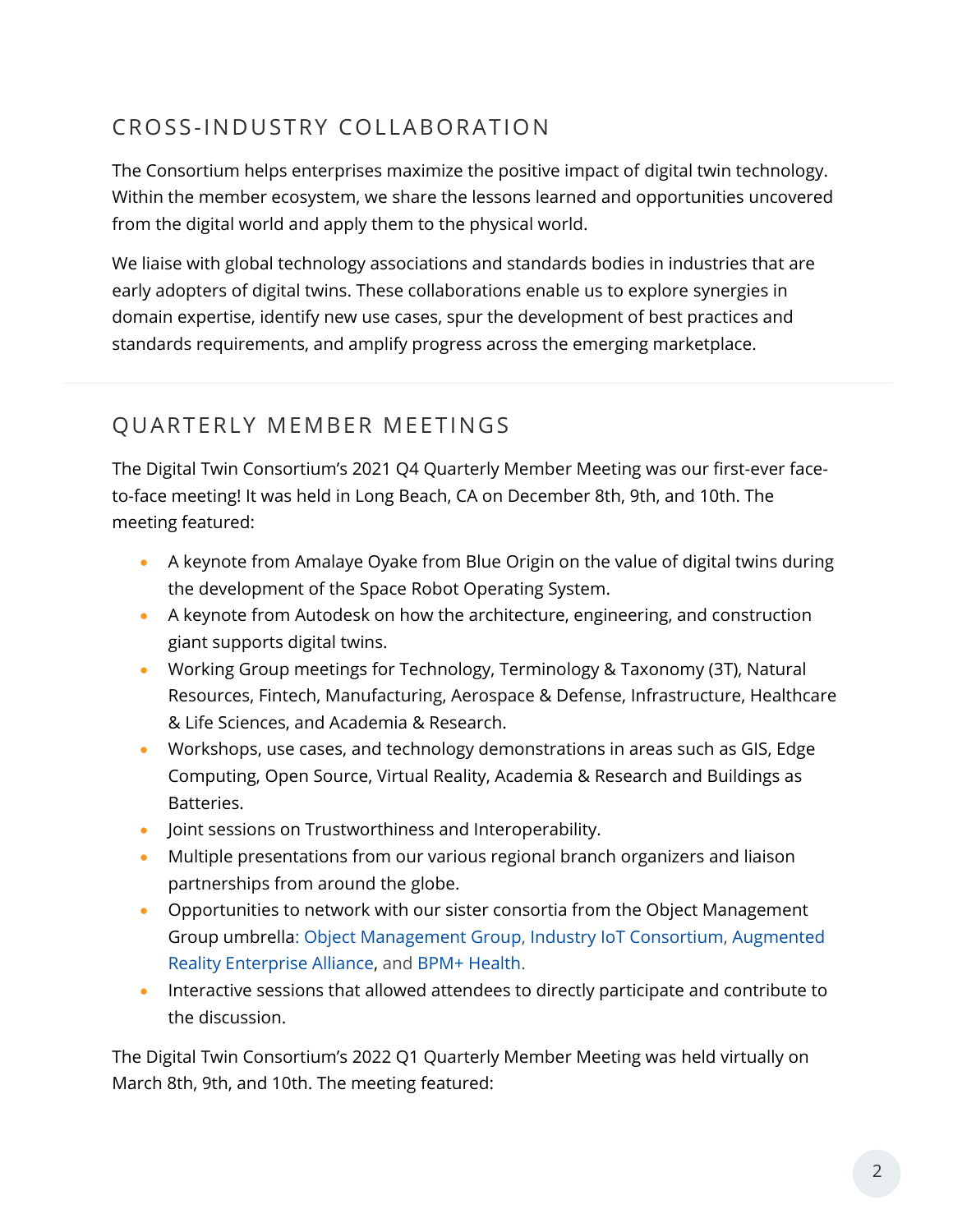- A keynote from Ger Janssen, head of the Digital Twin department in Philips Technology Research and Program Manager of Patient Digital Twin solutions.
	- o Discussion on how digital twins can be used to address better health outcome, better patient and staff satisfaction against lower costs. In this presentation, Ger will share Philips' vision on digital twin, combining devices, systems, hospitals and patients and address the current status, and challenges to be solved.
- A keynote from Luther Garcia, President & CEO of Animated Insights and Christopher Pancoast, Chief Engineer, Chrysler Building.
	- $\circ$  A look inside how the Digital Twin has transformed The Chrysler Building, built between 1928 and 1930, into an intelligent one - driving excellence in service quality, control, and cost efficiency.
- A keynote from Amalaye Oyake, Flight Software Lead, Space Robot Operating System (Space ROS), Blue Origin.
	- o Updated Presentation on the Space Robot Operating System, a new collaboration between Blue Origin and NASA. Discussion will focus on the growing complexity of space missions, the importance of open source as it relates to space station development, and the value of Digital Twins in the simulation of the Orbital Reef.
- Multiple presentations from our various regional branch organizers and liaison partnerships from around the globe.
- An introduction to the Composability Framework and ToolKit (download available and explanatory webinar on the Digital Twin Consortium Bright Talk series):
	- o Utilizes the concept of a Digital Twin Capabilities Periodic Table (CPT) that provides an architecture and technology agnostic requirements definition framework.
	- $\circ$  The CPT framework facilitates collaboration for teams that need to create digital twin requirements specifications in large-scale, complex environments. The framework keeps the focus on the capability requirements of individual use cases. These use cases can then be aggregated to determine the overall capability requirements, the digital twin platforms, and other technology solutions that are required to address the specific business needs.
- The Q2, Q3 and Q4 meetings are all on the [calendar](https://engage.digitaltwinconsortium.org/wg/All-Users/calendar). We invite you to save the date and join us!
	- o June 21 23, 2022 [Q2 Member Meeting](https://www.digitaltwinconsortium.org/q2-2022/index.htm) Orlando, Florida, USA
	- o Sept. 27 29, 2022 Q3 Member Meeting -Leeds, UK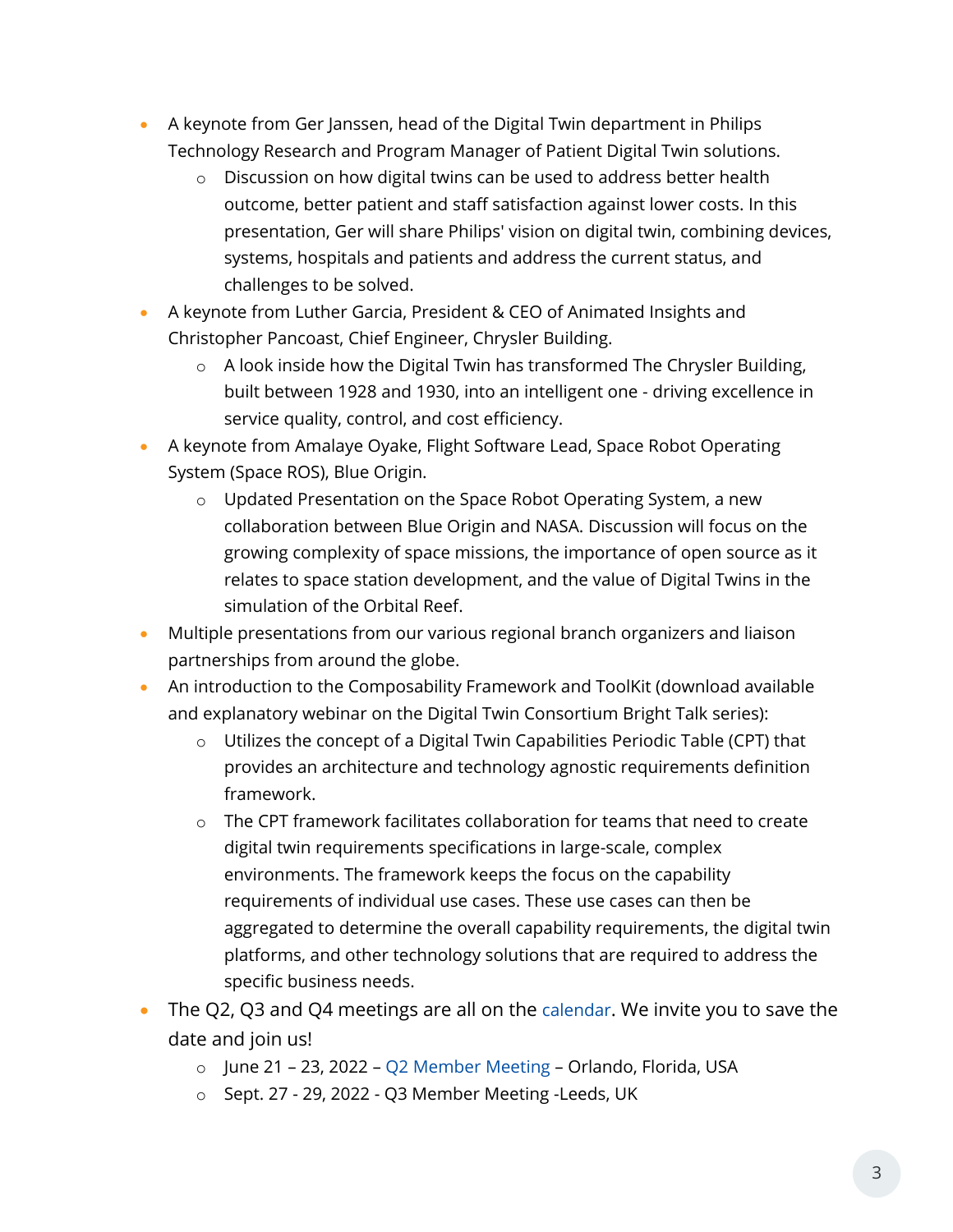## TWO-YFAR ACCOMPLISHMENTS

As a member driven Consortium, all working groups operate in a highly collaborative and open environment.

#### **Established a Glossary Digital Twin Definition**

This consensus-driven definition unifies an emerging industry and speeds our members' time to market: A Digital Twin is a virtual representation of real-world entities and processes, synchronized at a specified frequency and fidelity.

- Digital Twin Systems transform business by accelerating holistic understanding, optimal decision-making, and effective action.
- Digital Twins use real-time and historical data to represent the past and present and simulate predicted futures.
- Digital Twins are motivated by outcomes, tailored to use cases, powered by integration, built on data, guided by domain knowledge, and implemented in IT/OT systems.
- You can review this definition along with other terminology in our Glossary [here.](https://www.digitaltwinconsortium.org/glossary/glossary.html)

#### **Created an Open-Source Collaboration Community**

Digital Twin Consortium has launched an open collaboration initiative to provide support for our communities of interest. Projects are formed around contributions from members and non-members to accelerate the adoption of digital-twin-enabling technology and techniques. Contributions may include open-source code implementations, collaborative documents for guidance and training, open-source models, or other assets that are of value to the Digital Twin community.

If you are interested in submitting an open-source project to our Collaboration Community, you can do so [here.](https://www.digitaltwinconsortium.org/initiatives/open-source.htm)

#### **Released the Capabilities Periodic Table (CPT)**

The Digital Twin Capabilities Periodic Table (CPT) is an architecture and technology agnostic requirements definition framework. It is aimed at organizations who want to design,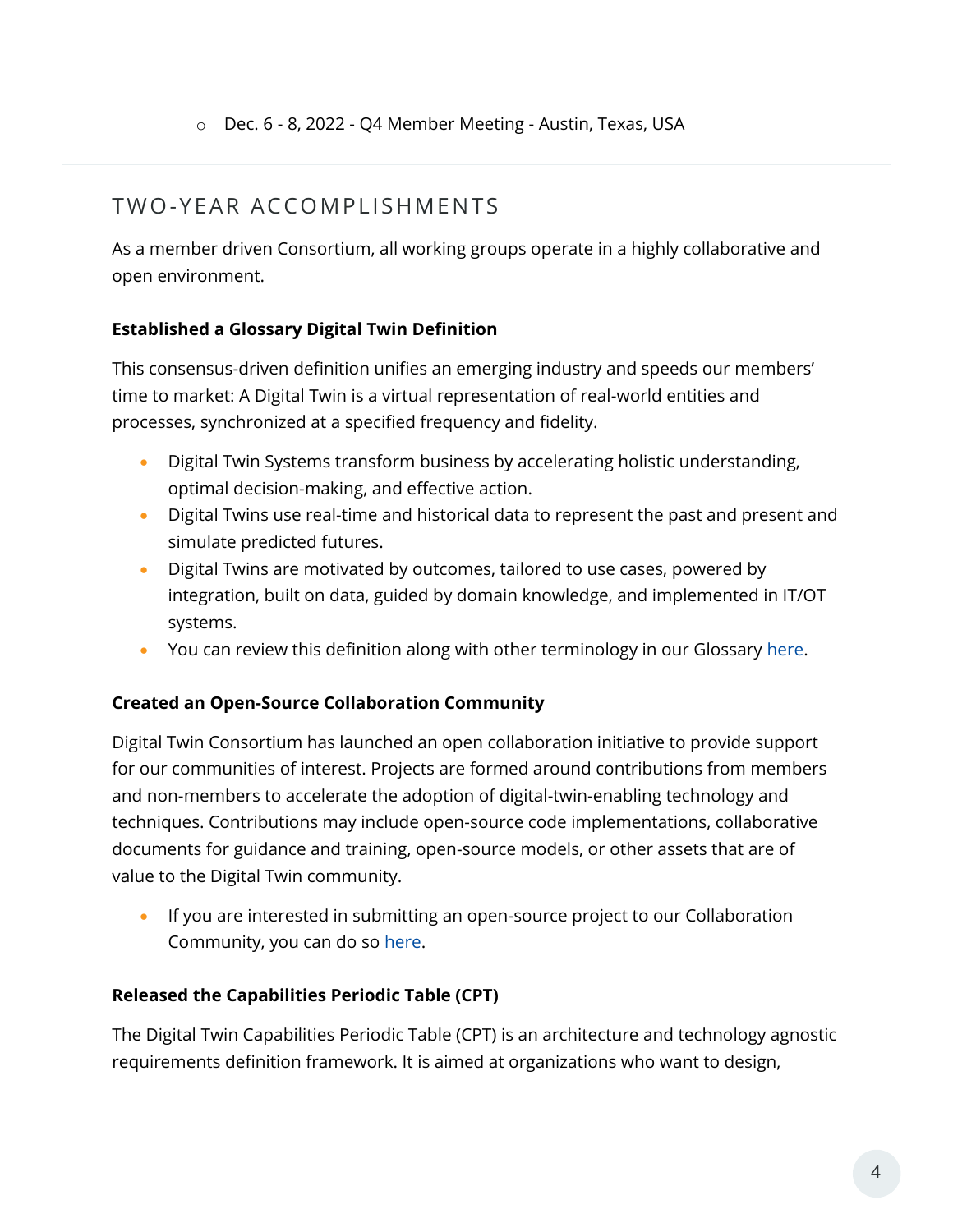develop, deploy and operate digital twins based on use case capability requirements versus the features of technology solutions.

The CPT framework facilitates collaboration for teams that need to create digital twin requirements specifications in large-scale, complex environments. The framework keeps the focus on the capability requirements of individual use cases. These use cases can then be aggregated to determine the overall capability requirements, the digital twin platforms, and other technology solutions that are required to address specific business needs.

The CPT follows a periodic table approach with capabilities grouped or "clustered" around common characteristics. It is easy to interpret at the boardroom when explaining the business case to get funding for a digital twin project and the shop floor when gathering requirements for a digital twin application. It provides visual guidance for collaboration, brainstorming and making capability requirements explicit.

You can review and use the CPT yourself by downloading all the materials found [here.](https://www.digitaltwinconsortium.org/initiatives/capabilities-periodic-table.htm)

#### **Held the Manufacturing Digital Twins Industry Information Day**

In this virtual conference, experts from various segments of the manufacturing industry shared their respective companies' journey with digital twins, with a focus on challenges and requirements.

The event featured a variety of presentations including:

- The Digital T's [Threads, Twins, Technology, and Transformation](https://www.brighttalk.com/webcast/18347/542288)
	- o Dr. Don Kinard, Senior Fellow, Lockheed Martin Aeronautics Production **Operations**
- [How Digital Twins Are Providing Real Value to Manufacturing](https://www.brighttalk.com/webcast/18347/542202)
	- o Dave Vasko, Senior Director Advanced Technology, Rockwell Automation
- [Building Omniverse Digital Twins for Factory & Warehouse](https://www.brighttalk.com/webcast/18347/542182)
	- o Mike Geyer, Product Manager, Omniverse, NVIDIA
- [Building and Managing a Digital Twin Based Semiconductor Manufacturing](https://www.brighttalk.com/webcast/18347/542283)  [Operation](https://www.brighttalk.com/webcast/18347/542283)
	- o Paul Schneider, Principal Engineer, Intel Corporation Manufacturing IT
- [Is ISO 23247:2021 a Digital Twin Standard for Manufacturing and how does it fit with](https://www.brighttalk.com/webcast/18347/542285)  [existing manufacturing standards?](https://www.brighttalk.com/webcast/18347/542285)
	- o Pieter van Schalkwyk CEO and Founder, XMPro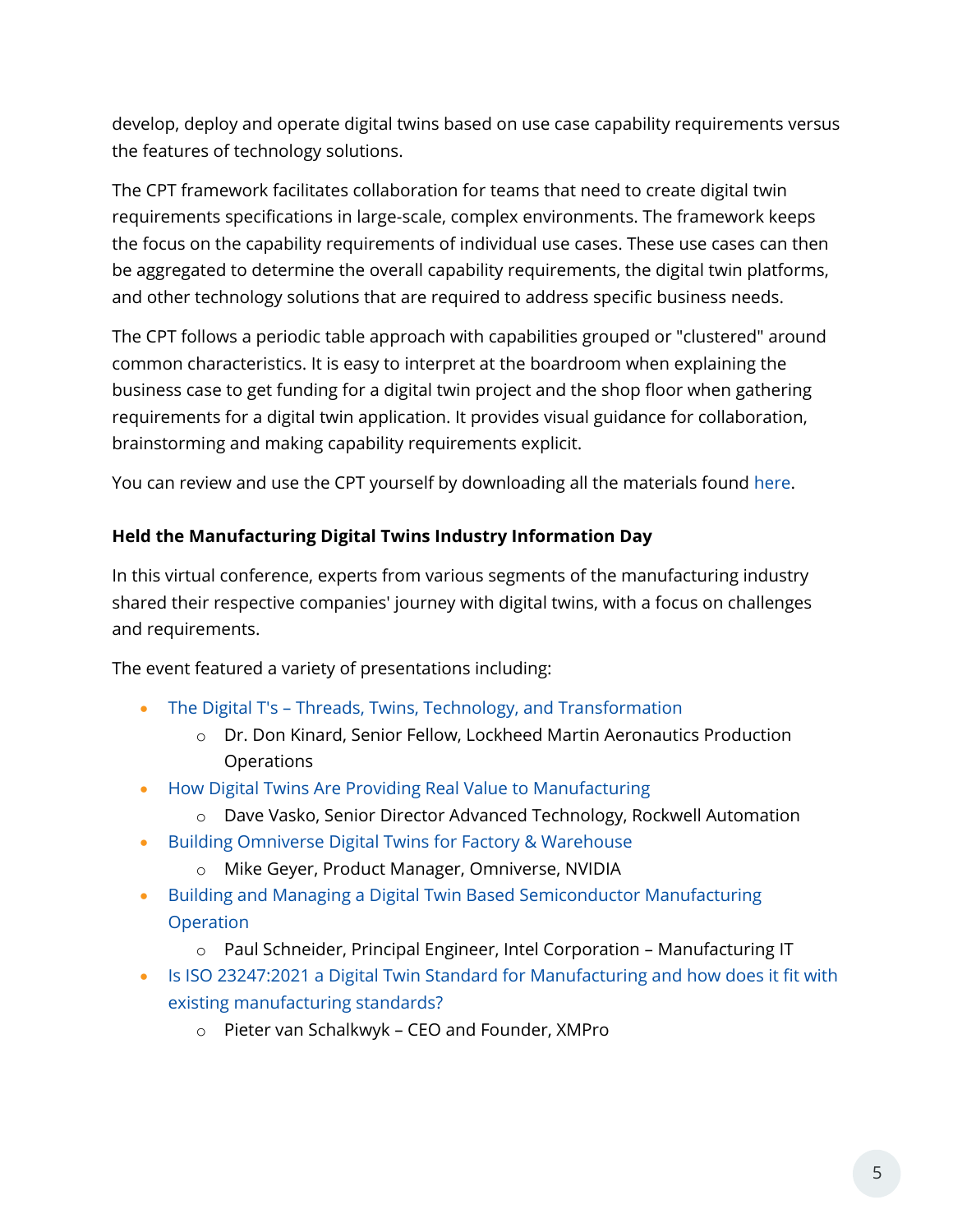#### **Held the Alternative Energy Digital Twins Information Day**

Presented by the Digital Twin Consortium's Natural Resources Working Group, the Alternative Energy Information Day brought together technologists and energy experts in an open, two-and-a-half-hour forum. The event explored the applicability of digital technologies, including digital twins, to the world of new energy.

Our keynote, presentations, and panels covered the promise of twins across the energy production life cycle in oil & gas, mining & metals, clean energy, energy renewables, and so on. We identified the commonality and differences between natural resources industries and looked at ways to create sustainability and promote a circular economy with digital twins.

The event featured a variety of presentations including:

- [5 Technology Trends Needed for Digital Twins in Alternative Energy](https://www.brighttalk.com/webcast/18347/545931?utm_source=DigitalTwinConsortium&utm_medium=brighttalk&utm_campaign=545931)
	- o Teresa Tung, Cloud First Chief Technologist, Accenture
- [Digital Twins Transform Alternative Energy Production](https://www.brighttalk.com/webcast/18347/545956?utm_source=DigitalTwinConsortium&utm_medium=brighttalk&utm_campaign=545956)
	- o Bert Van Hoof, Azure IoT, Microsoft
- [Digital Twins as Remote Operations Centers \(ROCs\) for Alternative Energy](https://www.brighttalk.com/webcast/18347/546104?utm_source=DigitalTwinConsortium&utm_medium=brighttalk&utm_campaign=546104)
	- o Pieter Van Schalkwyk, CEO, XMPro
- [The Role of Digital Twins in Performance-Based Simulation](https://www.brighttalk.com/webcast/18347/545960?utm_source=DigitalTwinConsortium&utm_medium=brighttalk&utm_campaign=545960)
	- o Todd Lukesh, Digital Twin Architect, Gafcon
- [Energy Transition Acceleration with Digital Twins](https://www.brighttalk.com/webcast/18347/545952)
	- o Achalesh Pandey, Research Director for industrial AI, GE
- [Digital Twin Transformation for the Built Environment](https://www.brighttalk.com/webcast/18347/545940?utm_source=DigitalTwinConsortium&utm_medium=brighttalk&utm_campaign=545940)
	- o Jade Dauser, Corporate Real Estate and Technology Leader, Ernst & Young

#### **Expanded Our Influence Through Global Liaisons**

The Digital Twin Consortium liaises with global technology associations and standards bodies in industries that are early adopters of digital twins. These collaborations enable us to explore synergies in domain expertise, identify new use cases, spur the development of best practices and standards requirements, and amplify progress across the emerging marketplace.

Current DTC liaison partnerships include:

*(See next page)*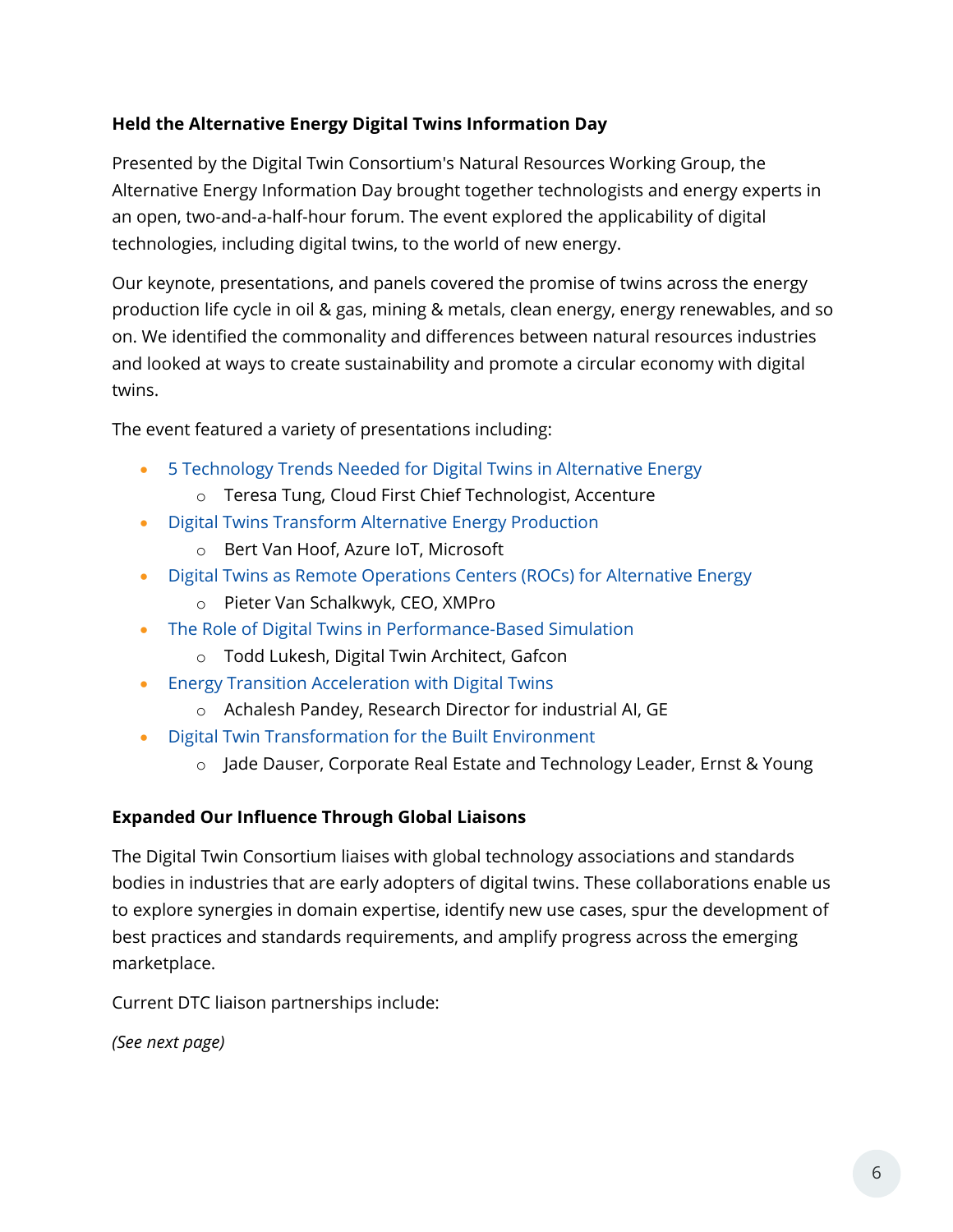- **American Institute of Aeronautics and Astronautics (AIAA)**
	- o [Website](https://www.aiaa.org/)
	- o [MOU](https://engage.digitaltwinconsortium.org/wg/all-members/document/1142)
	- o Join the Joint Working Group [here](https://engage.digitaltwinconsortium.org/workgroup/index)
- **AIoT User Group (AIoT)**
	- o [Website](https://aiotug.org/index.html)
	- o [MOU](https://engage.digitaltwinconsortium.org/wg/all-members/document/992)
	- o Join the Joint Working Group [here](https://engage.digitaltwinconsortium.org/workgroup/index)
- **Augmented Reality for Enterprise Alliance (AREA)**
	- o [Website](https://www.thearea.org/)
	- o [MOU](https://engage.digitaltwinconsortium.org/wg/all-members/document/1306)
	- o Join the Joint Working Group [here](https://engage.digitaltwinconsortium.org/workgroup/index)
- **Centre for Spatial Data Infrastructures and Land Administration (CSDILA)**
	- o [Website](https://eng.unimelb.edu.au/csdila)
	- o [MOU](https://engage.digitaltwinconsortium.org/wg/all-members/document/1598)
- **CESMII - the Smart Manufacturing Institute (CESMII)**
	- o [Website](https://www.cesmii.org/)
	- o [MOU](https://engage.digitaltwinconsortium.org/wg/all-members/document/1171)
- **Coalition for Smarter Buildings (C4SB)**
	- o [Website](https://www.c4sb.org/)
	- o [MOU](https://engage.digitaltwinconsortium.org/wg/all-members/document/1288)
- **Continental Automated Buildings Association (CABA)**
	- o [Website](https://www.caba.org/)
	- o [MOU](https://engage.digitaltwinconsortium.org/wg/all-members/document/1100)
	- o Join the Joint Working Group [here](https://engage.digitaltwinconsortium.org/workgroup/index)
- **The FIWARE Foundation (FIWARE)**
	- o [Website](https://www.fiware.org/)
	- o [MOU](https://engage.digitaltwinconsortium.org/wg/all-members/document/995)
- **Industrial Digital Twin Association (IDTA)**
	- o [Website](https://industrialdigitaltwin.org/en/)
	- o [MOU](https://engage.digitaltwinconsortium.org/wg/all-members/document/1212)
- **Industry IoT Consortium (IIC)**
	- o [Website](https://www.iiconsortium.org/)
	- o [MOU](https://engage.digitaltwinconsortium.org/wg/all-members/document/994)
	- o Join the Joint Working Group [here](https://engage.digitaltwinconsortium.org/workgroup/index)
- **International Building Performance & Data Initiative (IBPDI)**
	- o [Website](https://ibpdi.org/)
	- o [MOU](https://engage.digitaltwinconsortium.org/wg/all-members/document/1134)
- **LINUX Foundation – LF Edge/EdgeX Foundry**
	- o [Website](https://www.lfedge.org/)
	- o [MOU](https://engage.digitaltwinconsortium.org/wg/all-members/document/989)
- **Linux Foundation - Public Health**
	- o [Website](https://www.lfph.io/)
	- o [MOU](https://engage.digitaltwinconsortium.org/wg/all-members/document/1521)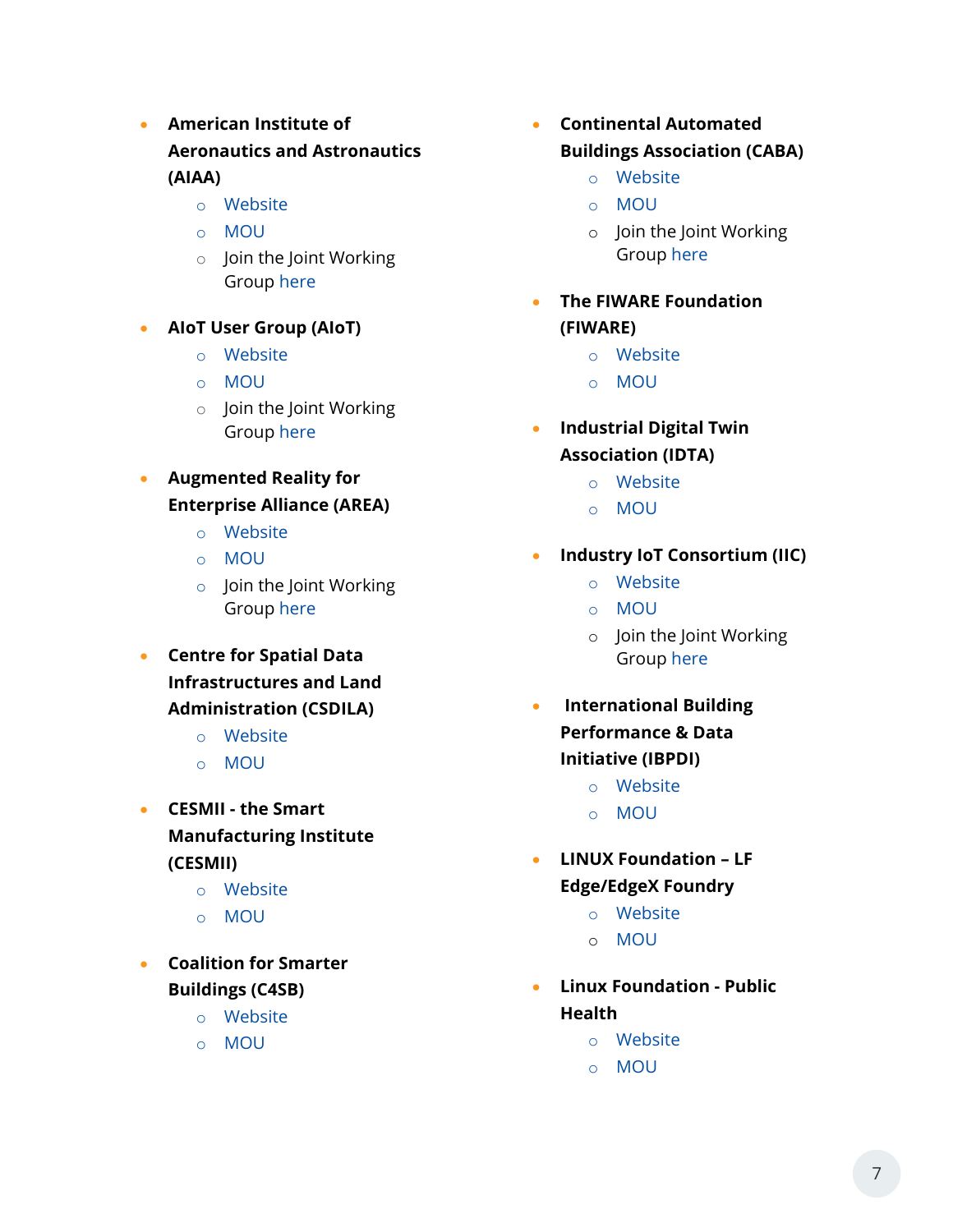- **Manufacturing x Digital (MXDUSA)**
	- o [Website](https://www.mxdusa.org/)
	- o [MOU](https://engage.digitaltwinconsortium.org/wg/all-members/document/991)
- **National Institute of Building Sciences BIM Council**
	- o [Website](https://www.nibs.org/bimc)
	- o [MOU](https://engage.digitaltwinconsortium.org/wg/all-members/document/1607)
- **Project Haystack**
	- o [Website](https://project-haystack.org/)
	- o [MOU](https://engage.digitaltwinconsortium.org/wg/all-members/document/1392)
	- o Join the Joint Working Group [here](https://engage.digitaltwinconsortium.org/workgroup/index)
- **Royal Institute of Chartered Surveyors (RICS)**
	- o [Website](https://www.rics.org/north-america/)
	- o [MOU](https://engage.digitaltwinconsortium.org/wg/all-members/document/993)
	- o Join the Joint Working Group [here](https://engage.digitaltwinconsortium.org/workgroup/index)
	- **Smart Cities Council**
		- o [Website](https://www.smartcitiescouncil.com/)
		- o [MOU](https://engage.digitaltwinconsortium.org/wg/all-members/document/1590)
- **Smart Water Networks Forum (SWAN)**
	- o [Website](https://www.swan-forum.com/)
	- o [MOU](https://engage.digitaltwinconsortium.org/wg/all-members/document/990)

#### **Expanded Our Ecosystem Worldwide**

The consortium also continues to rapidly evolve our global ecosystem. Through an expanding community of interest, including regional branch and liaison relationships, opportunities spanning a diverse mix of market segments and applications are open to our members. This initiative promotes members' thought leadership and awareness, opens new opportunities for involvement, and accelerates digital twin adoption.

Current and prospective Regional Branch Organizers include:

| CURRENT           |                   |                            |
|-------------------|-------------------|----------------------------|
| Australia – XMPRO | Canada - Thynkli  | Italy - Beta Factory       |
| Netherlands – TNO | Spain – Vicomtech | UK - Slingshot Simulations |

#### **Launched Digital Twin Technology Showcases**

The Digital Twin Consortium's Technology Showcase includes the Use Case Reference Library, which provides summaries of our members' proposed and real-world digital twin customer implementations. Technology Showcases currently in progress include: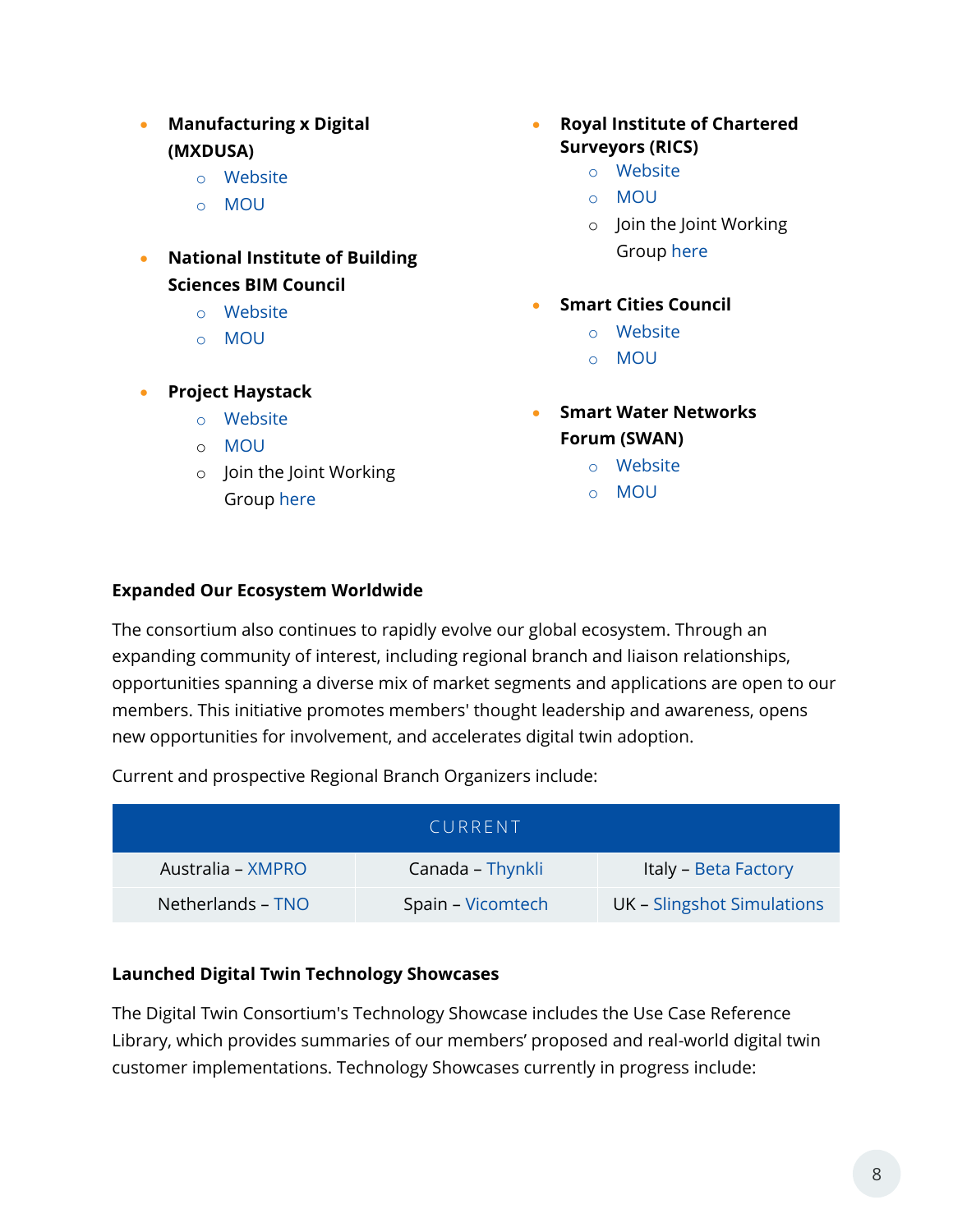| Healthcare & Life Sciences                                                                         | Mobility                                                                                       |
|----------------------------------------------------------------------------------------------------|------------------------------------------------------------------------------------------------|
| Long-haul Covid management<br>Bio-mimicry in life sciences<br>Senior living / nursing facilitation | Intelligent transport<br>Emergency comm services<br>Smart corridors<br>Fleet charging stations |
| Manufacturing                                                                                      | <b>Natural Resources</b>                                                                       |
| Industrial automation<br>Al real-time quality control<br>Carbon reporting                          | Water management<br>Carbon sequestrations<br>Windfarm operations                               |
| Infrastructure / AECO                                                                              | FinTech                                                                                        |
| Buildings as batteries<br>Health assurance buildings                                               | <b>Financial transactions</b><br>Operational resiliency<br>Carbon credit futures               |

## WORKING GROUP ACTIVITY

Our Working Groups collaborate to address the technology and business needs of specific vertical markets. As we move into our third year, there are several areas to get involved in within our Working Groups (WGs):

#### **Technology, Terminology and Taxonomy (3T)**

- The 3T Working Group is literally creating the foundation of a new industry. It is developing a preferred [definition,](https://www.digitaltwinconsortium.org/initiatives/the-definition-of-a-digital-twin.htm) taxonomy, and, ultimately, hierarchy of digital twins. This will enable the industry to speak with a common vocabulary on this concept – enabling better understanding through shared definition and vernacular. 3T subgroups include:
- The Terminology subgroup, which is working on developing and maintaining a glossary of Digital Twin and enabling technology related terms that can be used universally across the Consortium.
- The Open Source, Standards Requirements and Platform Stacks subgroup is developing their Whitepaper, A Digital Twin Reference Architecture: An Introductory Guide.
	- $\circ$  The role of a reference architecture is to provide a template for building solutions within a particular domain. Well known reference architectures include the Service Oriented Architecture, multiple Cloud references for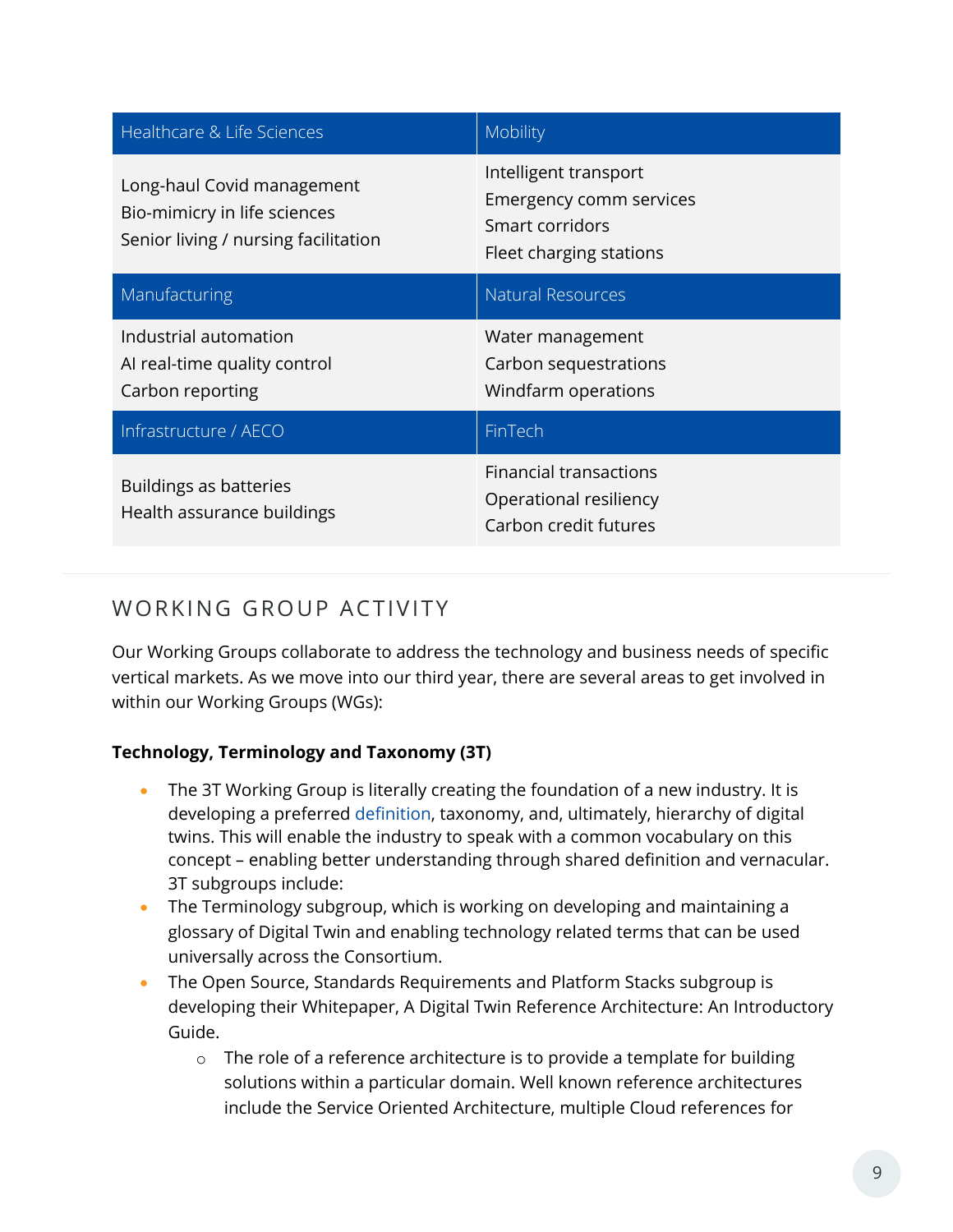deployment patterns with the likes of Microsoft Azure, Amazon Web Services or the multitude of other providers. In this context, the Digital Twin Reference Architecture's purpose is to provide a pattern and guide for building digital twin systems and identifying the core building blocks for practitioners.

- The Joint DTC-IIC subgroup is developing their Whitepaper, System-of-Systems Metamodel for Interoperability.
	- o The Digital Twin Interoperability Joint Working Group was formed by the Digital Twin Consortium (DTC) and the Industry IoT Consortium (IIC) to investigate and identify ways to address interoperability challenges when implementing digital twin systems. After careful examination and deliberation, this group determined that digital twin systems can be regarded as systems of systems; and to effectively solve interoperability challenges among digital twins requires an approach that is applicable to all systems of systems, spanning digital and cyber physical systems.
- The Business Maturity Model subgroup is developing their Whitepaper, Business Maturity Model and assessment tool.
	- o Change in the digital age is happening at speed and with high frequency, creating interconnected disruptions that are difficult to identify and react to. Organizations will not be able to fully realize the benefits of Digital Twins if they are not equipped to change and mature in alignment to these developments. The Business Maturity Model will help organizations to:
		- Assess and understand the starting point
		- Assemble and align the resources needed for success implementation
		- **•** Define the value of the Digital Twin in the form of business outcome(s)
		- Determine the best approach to building Digital Twins for the particular organization.
- The Security & Trustworthiness subgroup is developing their Whitepaper, Assuring Trustworthiness in Dynamic Systems Using Digital Twins and Trust Vectors.
	- o Connected Infrastructure and Digital Transformation more generally promises to deliver cleaner, greener, more efficient industry by bringing data-driven operations to the real world. Smart buildings that adapt to required usage, smart vehicles that optimize transit, and smart machines that sense their environment and adapt to optimize output are all within reach.
	- o By strongly connecting the virtual and physical worlds, Digital Twins are an essential part of this transition, but they need to operate at least as securely and safely as existing infrastructure. If they are to be adopted at scale, Digital Twins need an interoperable and understandable model for maintaining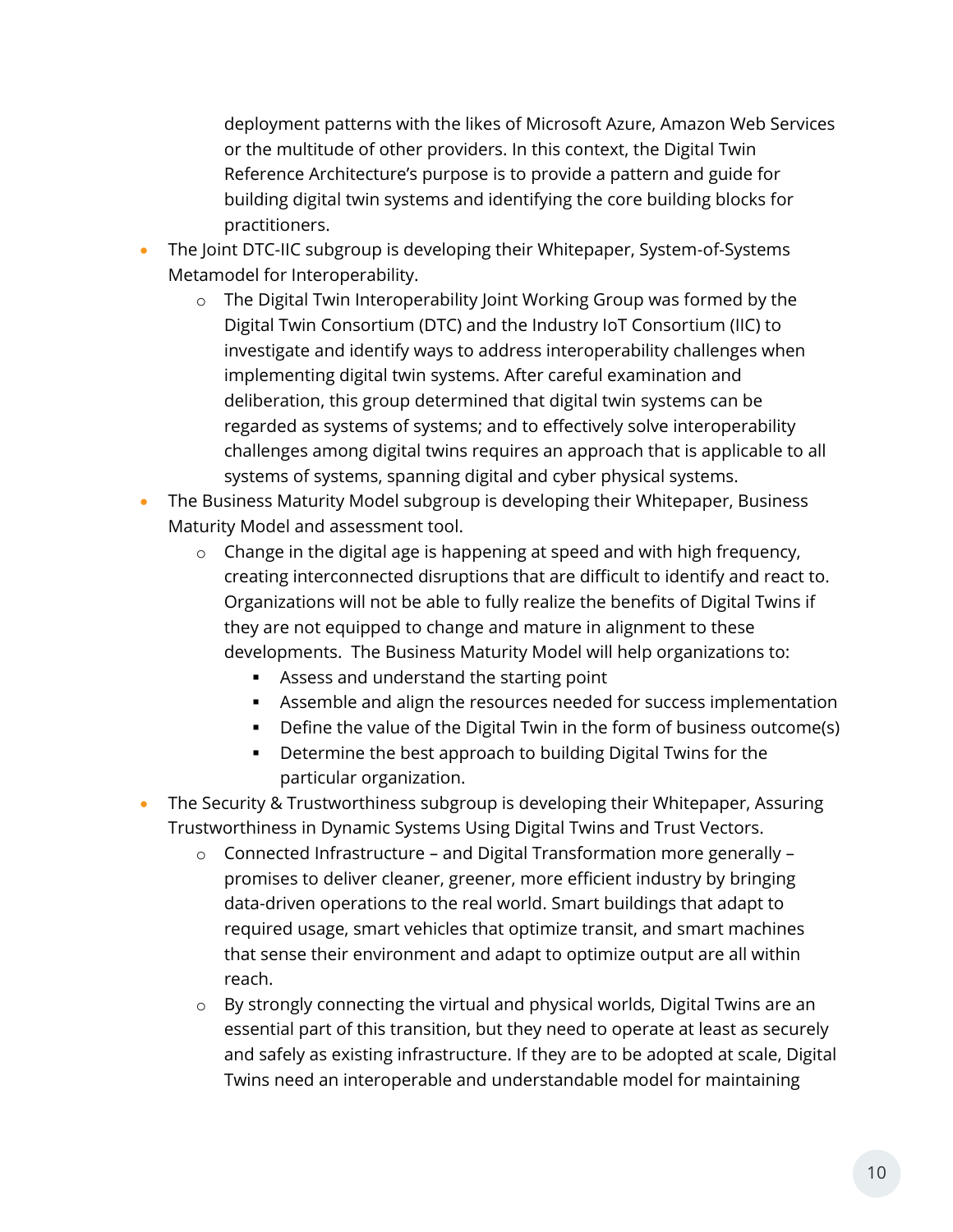security and safety assurance that satisfies all stakeholders: technical, business, and regulatory.

- The WG's recent output includes:
	- o A white paper entitled "[Digital Twin Systems Interoperability Framework,](https://www.digitaltwinconsortium.org/pdf/Digital-Twin-System-Interoperability-Framework-12072021.pdf)" which provides a framework for unifying a nascent ecosystem of high-value, multi-vendor services that can seamlessly plug into a multi-dimensional, interoperable, system of systems.
	- o The webinar: [Unlock Transformative Business Outcomes with Digital Twin](https://www.digitaltwinconsortium.org/webinars.htm)  **[Fundamentals](https://www.digitaltwinconsortium.org/webinars.htm)**
	- o The webinar: [How System Interoperability Empowers Digital](https://www.digitaltwinconsortium.org/webinars.htm) Twins
	- o The [definition of a digital twin.](https://www.digitaltwinconsortium.org/initiatives/the-definition-of-a-digital-twin.htm)
	- o An online, evolving [glossary of digital twins,](https://www.digitaltwinconsortium.org/glossary/index.htm) a definitive reference guide to digital twin technology.

#### **Academia & Research (A&R)**

The Academia & Research Working Group seeks to nurture and grow these collaborative partnerships. It is focused on enabling and assisting in establishing digital twin programs within universities and other educational institutions.

The Working Group also recognizes that the development of programs around digital twin education, training, and capability building, can be furthered through global outreach. The group collaborates with the other Consortium Working Groups, Regional Branch Organizers, and Liaisons to seek out compelling digital twin research opportunities and proof-of-concept/pilot programs with communities of like interest and Industry partners.

Through this collaboration, the Working Group works closely with both DTC Steering Committee and members to encourage the involvement of private industry to influence current and future research with Academic partners. The resulting research and education will perpetuate the evolution of digital twin technology and highlight areas of further innovation.

The Working Group is concentrating its areas of research on implementation scenarios, evaluating digital twin models, methodologies, and enabling technologies.

#### **Aerospace & Defense (A&D)**

The A&D Working Group is focusing on the applicability of digital twins across the lifecycle in various industries, including land, maritime, air, cyber, and space. The group is looking for applicability across domains (land, sea, etc.) and closer collaboration between OEMs and government.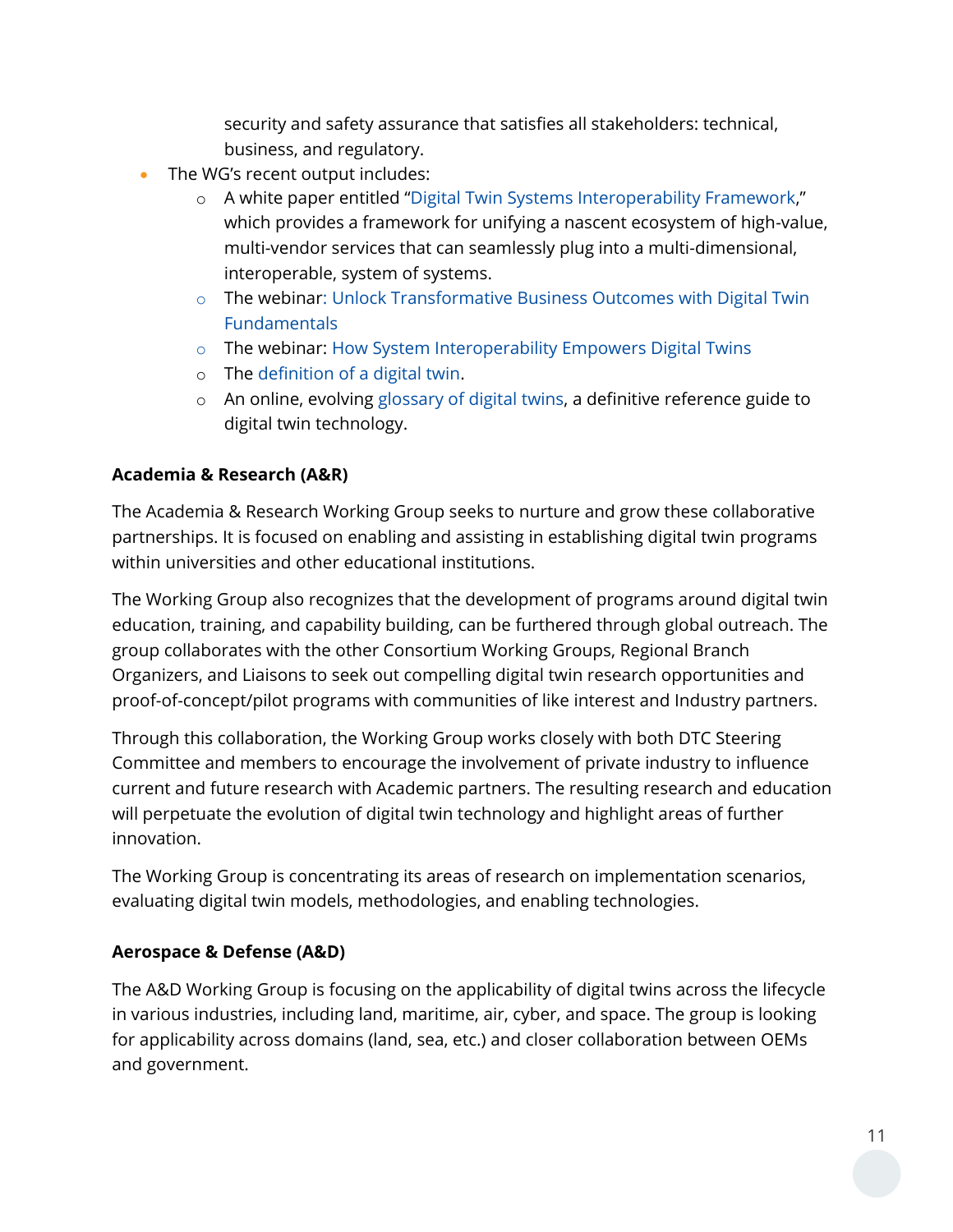The overall goals of the group are to help organizations improve operational efficiency: reduce maintenance costs, optimize equipment design, increase operational capacity, and improve the performance of airplanes, ships, ground vehicles, weapons, satellites, and so on.

Recently, the WG solidified its collaboration with the [American Institute of Astronautics and](https://www.aiaa.org/)  [Aeronautics,](https://www.aiaa.org/) by reviewing their digital twin case studies paper. This collaboration grew into a formal [Liaison agreement](https://www.digitaltwinconsortium.org/liaisons.htm) with AIAA.

Looking forward, the WG is in discussion with AIAA on reviewing their digital thread paper and collaborating on their digital ecosystem paper.

#### **FinTech**

The FinTech Working Group is dedicated to shaping this emerging sub-industry by publishing opinions and position statements relating to regulations, policies, and definitions. The WG is increasing the visibility of the consortium's role in the FinTech ecosystem through use cases, success stories, and position papers. It is focused on the launch and appraisal of Value Innovation Platforms, identification of gaps in standards, and reference implementations for digital twins.

The WG is not an isolated vertical but has a horizontal impact on all the consortium Working Groups. The WG is looking to import interested members and SMEs who envision the financial ecosystem impacting their WG operations. It is seeking ideas and innovative concepts that will carry their initiatives into other WGs as a basis for their assets and deliverables.

Likewise, the WG is reaching out to the established financial communities, such as the [FS](https://www.fsisac.com/)  [ISAC](https://www.fsisac.com/) (35,000 members), for collaboration and cooperative opportunities to advance its unique table of initiatives. It is also identifying new techniques for collaboration such as domain mapping, tabletop exercises, roundtables, and cross-domain webinars.

#### **Healthcare & Life Sciences**

The Healthcare and Life Sciences Working Group is focused on improving patient outcomes while reducing operating margins. Healthcare-related sectors, including medical devices, pharmaceuticals, hospitals, and healthcare systems are under immense pressure to reduce expenses and improve business efficiencies while improving patient care.

The WG is continuing its enumeration and refinement of digital twin use cases and is looking to contribute to the consortium's use case library. It is looking at opportunities for matchmaking between DTC members from different verticals.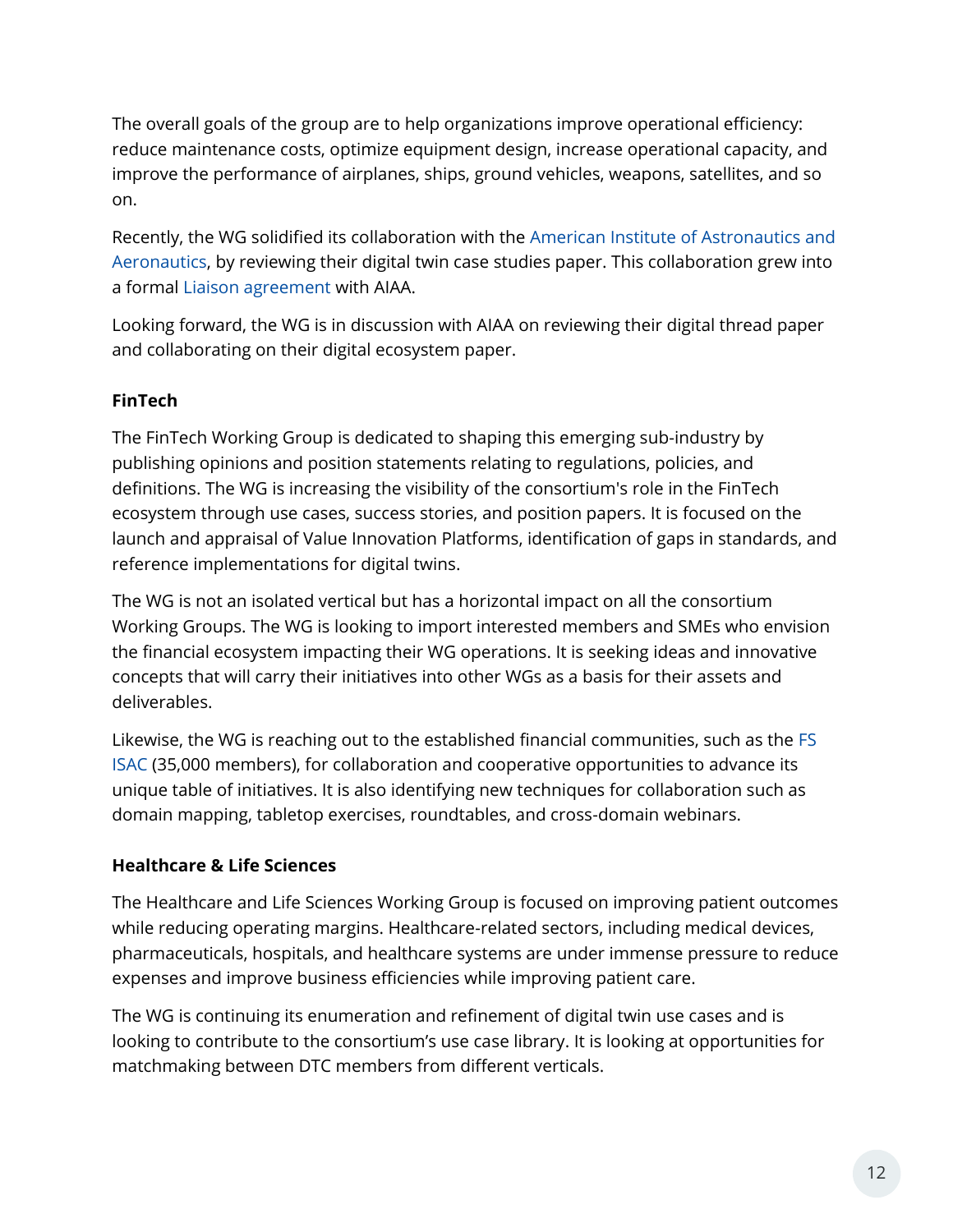They are developing their Whitepaper, The Importance of Location in Healthcare Digital Twins.

• The importance of location related to other contextual factors within the long-term healthcare space is important for many reasons. The underlying need to use Digital Twins is tied to the fact that organizations are divided into different domains. That of the technical aspects, and that of domains regarding hierarchy, processes, and people. A long-term care facility consists of multiple domains, people, and systems all working together in a certain space and time. Location is important, not only as a metric on its own, but even more so in relation to other contextual factors mentioned in this paper.

The WG also produced a webinar, [Digital Twin Technology in Healthcare & Life Sciences.](https://www.brighttalk.com/webcast/18347/481614)

#### **Architecture, Engineering, Construction & Operations (AECO)**

The AECO Working Group focuses on how digital twins can create value in the global infrastructure and on raising awareness of the importance of the technology to the future of business. The overall goal is to create market demand for related products and services to accelerate the market.

The group delivers standardized definitions, protocols and methodologies that enable infrastructure industries to create, apply, and use precise, knowledge-rich digital twins that replicate, simulate, and evaluate the physical twin.

The WG's recent output includes:

- A Whitepaper entitled "[Infrastructure Digital Twin Maturity: A Model for Measuring](https://www.digitaltwinconsortium.org/working-groups/infrastructure.htm)  [Progress](https://www.digitaltwinconsortium.org/working-groups/infrastructure.htm)," written to help digital twin technologists where they are on their digital twin journey and set their destination.
- A Tech Brief entitled "[Infrastructure Life Cycle: A Case for Change](https://www.digitaltwinconsortium.org/pdf/Tech-Brief-Infrastructure-Life-Cycle-01-04-2022.pdf)," which describes suggestions for defining phases of digital twin development.
- A Whitepaper on Reality Capture set to be published on June  $9<sup>th</sup>$ .

#### **Manufacturing**

Digital twins represent an enormous opportunity for manufacturers, spanning engineering, design customization, production, and operations. The Manufacturing Working Group takes a more holistic approach to processes and asset management. The Manufacturing Working Group focuses on the applicability of digital twins to the manufacturing process in various industries.

The WG is exploring the use of digital twins to accelerate product development, reduce defects, troubleshoot equipment, increase uptime, and decrease manufacturing costs.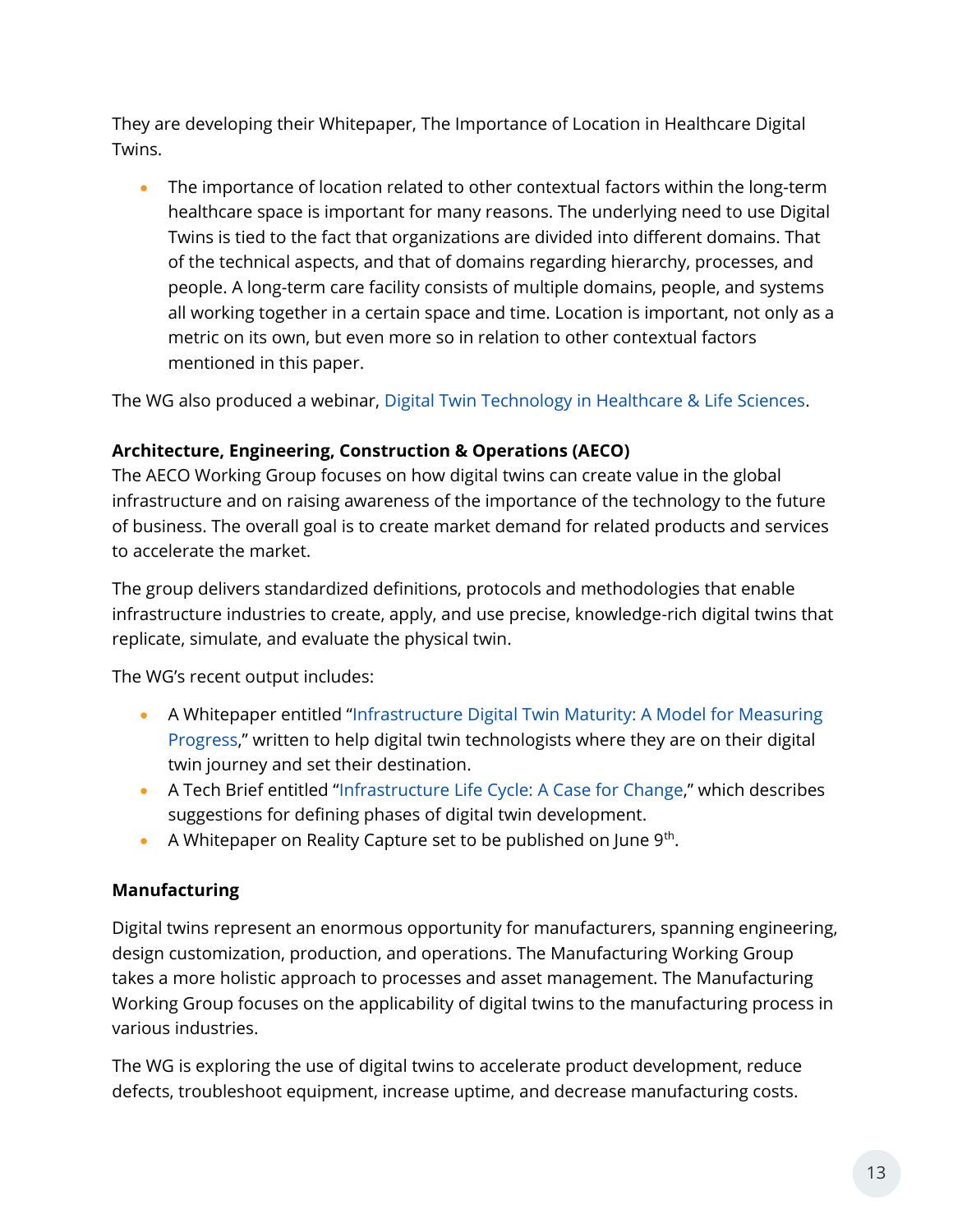The WG recently finalized a Manufacturing lifecycle model for digital twins and established a liaison with [CESMII, the Smart Manufacturing Institute.](https://www.cesmii.org/)

The WG has produced webinars including

- [Leveraging Interoperable Life Cycle Digital Twins for Manufacturing](https://www.brighttalk.com/webcast/18347/497107)
- [Digital Twins Optimizing Manufacturing Supply Chains: A Use Case with Michelin.](https://www.brighttalk.com/webcast/18347/480847)

#### **Mobility & Transportation (M&T)**

Our newest Working Group is focused on driving the global economy in a vertical market with a unique lifecycle of demands. The group is exploring enabling technologies and related business model innovations for transport hubs (airport, seaport/maritime, inland port (railway/trucking distribution centers) and intelligent infrastructure corridors (roads, highways, bridges, airways, waterways). For the transportation of cargo – goods and related services and people and livestock to urban and rural locations and transportation hubs.

The group is researching into development of appropriate use cases and pilot programs that demonstrate the value of how digital twins can be used to address impactful challenges in mobility and transportation. They are defining and identifying applications and interoperability requirements of digital twins across the M&T spectrum.

#### **Natural Resources**

The Natural Resources Working Group is striving to create more sustainable communities through digital twins. Today, digital twins are being applied during the engineering, design, construction, deployment, and operations phases of the lifecycle.

The goals of the WG are to improve production, predict and detect failures, and improve safety. The group aims to help Natural Resources sectors to deliver standardized definitions, protocols, and methodologies that increase operational efficiency to create more live able, workable, and sustainable communities.

The WG's recent output includes:

- Creation of the Digital Twin [Capabilities Periodic Table \(CPT\),](https://www.digitaltwinconsortium.org/initiatives/capabilities-periodic-table.htm) an architecture and technology agnostic requirements definition framework. It is aimed at organizations who want to design, develop, deploy and operate digital twins based on use case capability requirements versus the features of technology solutions.
- Publication of the [Digital Twin Capabilities Periodic Table \(CPT\) User Guide.](https://go.omgprograms.org/l/658223/2022-03-18/5tzckx)
- Webinar: [Digital Twin Capabilities Periodic Table for Composable Digital Twins](https://www.digitaltwinconsortium.org/webinars.htm)

Webinar: [The Value of a Composable Digital Twin](https://www.digitaltwinconsortium.org/webinars.htm)